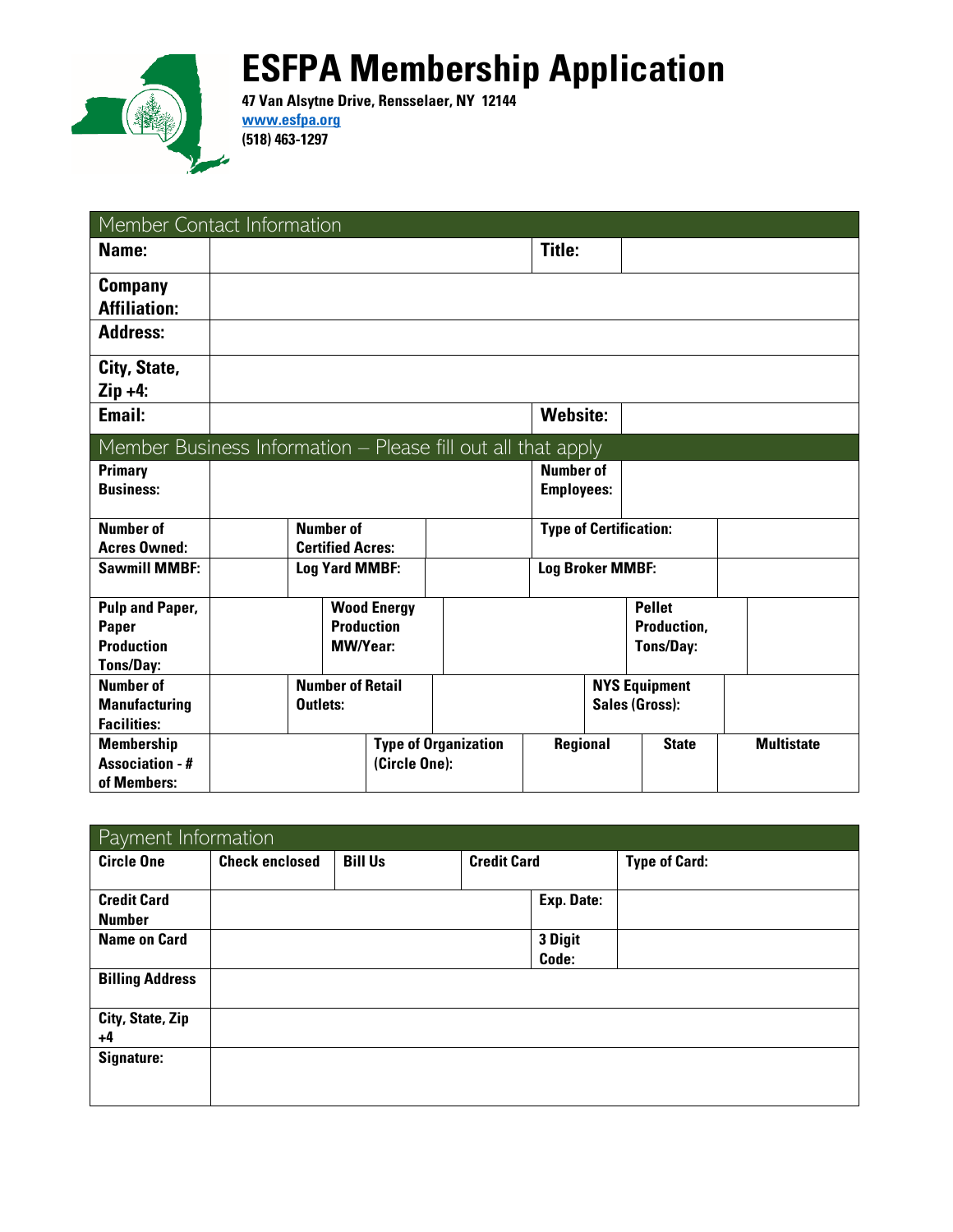

## **ESFPA Membership Dues Schedule**

**47 Van Alsytne Drive, Rensselaer, NY 12144 [www.esfpa.org](http://www.esfpa.org/)**

**(518) 463-1297**

|     | Solid Wood Manufacturing                                |                                                           |
|-----|---------------------------------------------------------|-----------------------------------------------------------|
| a.  | <b>Hardwood Lumber and Veneer</b>                       | First 2 MMBF - \$435, plus \$400 per each additional MMBF |
| b.  | <b>Softwood Lumber and Pallets</b>                      | First 2 MMBF - \$380, plus \$165 per each additional MMBF |
| C.  | <b>Component Parts and</b>                              | Under 10 employees - \$380                                |
|     | <b>Dimensions</b>                                       | Up to 25 employees - \$680                                |
|     |                                                         | Up to 50 employees - \$1,180                              |
|     |                                                         | Over 50 employees - \$1,925                               |
| d.  | <b>Furniture and Fixtures:</b>                          | Under 10 employees - \$260                                |
|     |                                                         | Up to 25 employees - \$560                                |
|     |                                                         | Up to 50 employees - \$1,160                              |
|     |                                                         | Over 50 employees - \$1,600                               |
| е.  | <b>Millworking, Molding, and</b>                        | Under 5 employees - \$260                                 |
|     | <b>Specialty Products</b>                               | Up to 10 employees - \$380                                |
|     |                                                         | Up to 25 employees - \$680                                |
|     |                                                         | Up to 50 employees - \$1,180                              |
|     |                                                         | Over 50 employees - \$1,925                               |
| II. | Paper & Reconstituted Wood Manufacturing                |                                                           |
|     | <b>Pulp &amp; Paper</b><br>а.                           | \$555 for less than 100 TPD                               |
|     |                                                         | \$2,500 for up to 250 TPD                                 |
|     |                                                         | \$5,500 for up to 500 TPD                                 |
|     |                                                         | \$8,000 for up to 750 TPD                                 |
|     |                                                         | \$10,000 for up to 1,000 TPD                              |
|     | b.<br><b>Paper Producers, Converting</b>                | \$555 for less than 100 TPD                               |
|     | and Finishing                                           | \$2,500 for up to 250 TPD                                 |
|     |                                                         | \$5,500 for up to 500 TPD                                 |
|     |                                                         | \$8,000 for up to 750 TPD                                 |
|     |                                                         | \$10,000 for up to 1,000 TPD                              |
|     | Plywood, Fiberboard,<br>c.<br><b>Waferboard and OSB</b> | \$555 for less than 1 million square feet                 |
|     | <b>Wood Energy</b><br>d.                                | Up to 10 MW - \$420                                       |
|     |                                                         | Up to 15 MW - \$1,500                                     |
|     |                                                         | Up to 25 MW - \$3,000                                     |
|     |                                                         | Up to 50 MW - \$6,000                                     |
|     |                                                         | Up to 75 MW - \$9,000                                     |
|     | <b>Pellet Producers</b><br>е.                           | Up to 10,000 Tons per year- \$555                         |
|     |                                                         | Up to 50,000 Tons per year- \$1,500                       |
|     |                                                         | Up to 100,000 Tons per year- \$3,000                      |
|     |                                                         | Up to 150,000 Tons per year - \$4,500                     |
|     |                                                         | Up to 200,000 Tons per year- \$6,000                      |
|     |                                                         | Up to 250,000 Tons per year - \$7,500                     |

**CONTINUED ON NEXT PAGE**